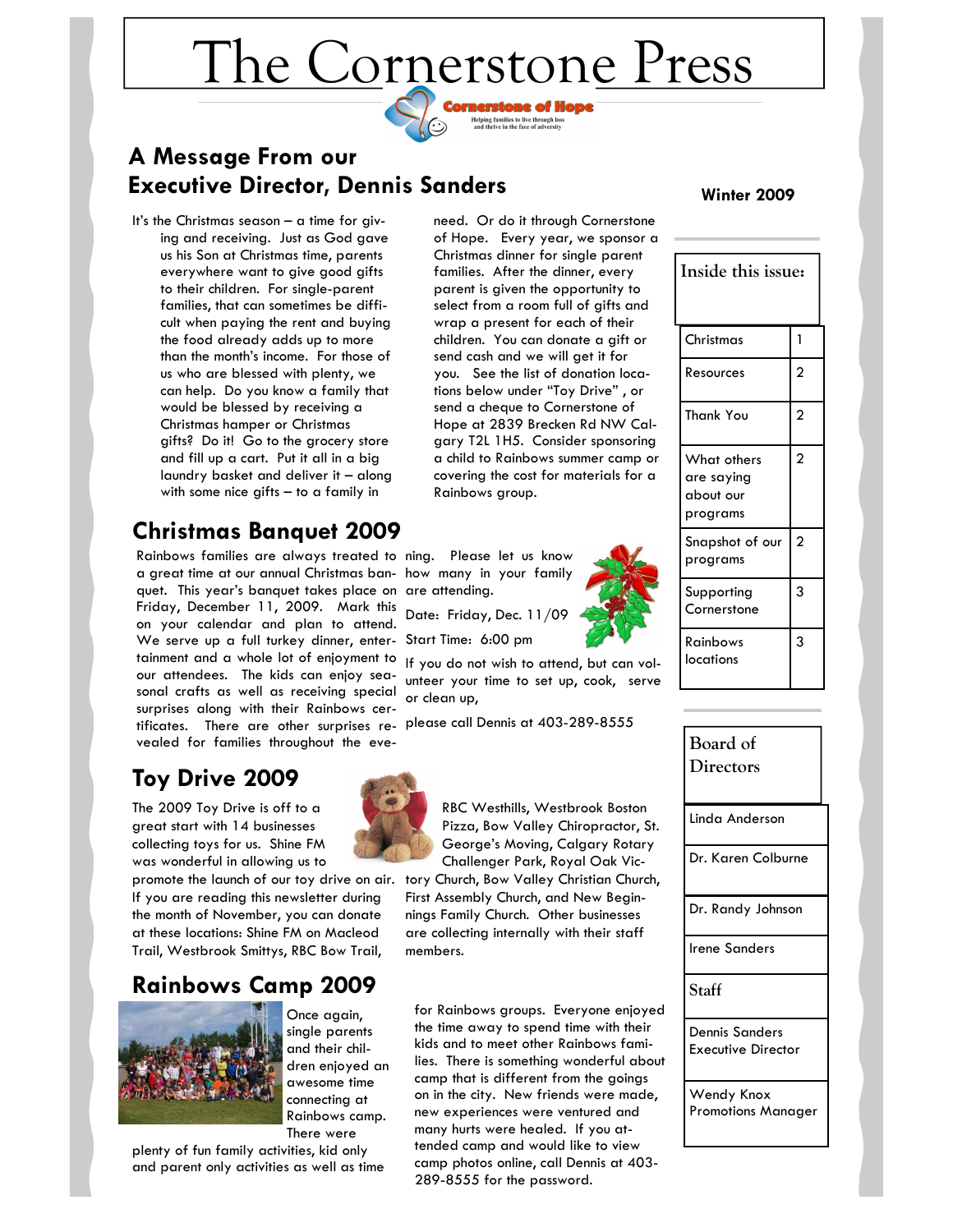## **Resources**

Book Pick:

Sarah's Journey by Alan Wolfelt 1993

Publisher's note: "Based on the belief that children mourn in their own unique ways and need love and support of the adults who care for them, this book describes the grief experience of Sarah, an eight year old whose father was killed in a car accident, and offers compassionate, practical counsel for adults who want to help grieving children."

## **Thank You**

Thank you to all of our continued supporters. Thank you in advance to all of the businesses and churches that are taking part in our Christmas toy drive. Thank you in advance to those individuals and businesses that have

## **What kids are saying...**

What kids saying about **Rainbows**:

"Rainbows helps me deal with a lot of my problems, and they are a great leaning shoulder. Thank-you for having such a great program. It has helped a lot. I like coming here because all of the crew makes you feel welcome and you can trust everyone."

"Others can relate to what I'm going thru. It's great to be around people

**DIVORCE** are

## Website Pick:

Divorce Care Surviving the Holidays http://www.divorcecare.com/ holidays/

There are lots of timely articles relating to getting through the holidays as a single parent. Here is a quote from one of the articles, "After a divorce, many times we tend to focus on the negative. We can become overburdened with sadness, hurt, bitterness and grief."

donated towards monetary funds, product, food or other. Thank you to all the facilitators who diligently give of their time week after week to teach and listen to the Rainbows children and adults.

who understand & are unjudgmental."

"Rainbows, helps me understand why the divorce happened. I can be me there, I am able to talk about my feelings here, and I am really listened to."

What was the best thing about **Rainbows camp**?

"Archery, art, Rainbow class, freinds,



## **A Snapshot of the Programs we offer**

#### **Rainbows**

The Rainbows program helps children learn to deal with their self-worth, accept what has taken place in their families, and get on with being a child. The aim is to provide an opportunity for the children to share their feelings in an accepting environment supported by trained, caring, compassionate adults. Support groups are comprised of 3-5 children and are led by a caring adult who has received special training and curriculum resources.

#### Divorce Care

Divorce Care groups meet weekly, providing adults with an ongoing "support team" as they deal with the issues surrounding separation or divorce. This is a two part series; during the first 30-40 minutes, the group watches a DVD featuring top experts on divorce and recovery topics. The DVDs contain valuable information about recovering from divorce and are produced in an interesting-towatch television magazine format. Following the DVD, the participants spend time as a "support group", discussing what was presented on that week's DVD, and what is going on in the lives of the participants.

#### Just Me and the Kids

Just Me and the Kids is a twelve-week bible-based course that addresses the needs of both the child and the parent.

### **Important Dates:**

- Friday, December 11/09 Rainbows Christmas Banquet
- January 2010 Rainbows new session
- August Long Weekend Rainbows camp 2010
- September 2010 Rainbows new session

Life is all about timing...the unreachable becomes reachable, the unavailable become available, the unattainable...attainable. Have the patience, wait it out It's all about timing.

*Stacey Charter*

Bifeskt, lunch, dinner, camp fire songs"

"Great camp! I was very happy to have the new cabin and found it was amazing. My leaders are fanominall. Terrific food!"

"Campfire, the basketball court! I like how I met new friends! I like snack time!"



Parent Program – Topics include: understanding the stages of grief, God's desire for wholeness in our lives, helping children cope with loss, children's phases of grief, developmental stress in children, time management, the single parent's role in a child's sexual identity and understanding true intimacy.

Children's Program - Twelve active learning sessions will help children: acknowledge their feelings, process their pain, work through denial, guilt and anger, help them regain their self -esteem and move toward healing and wholeness. This program helps children feel loved, comfortable, and free to communicate what is going on inside and experience God's Love.